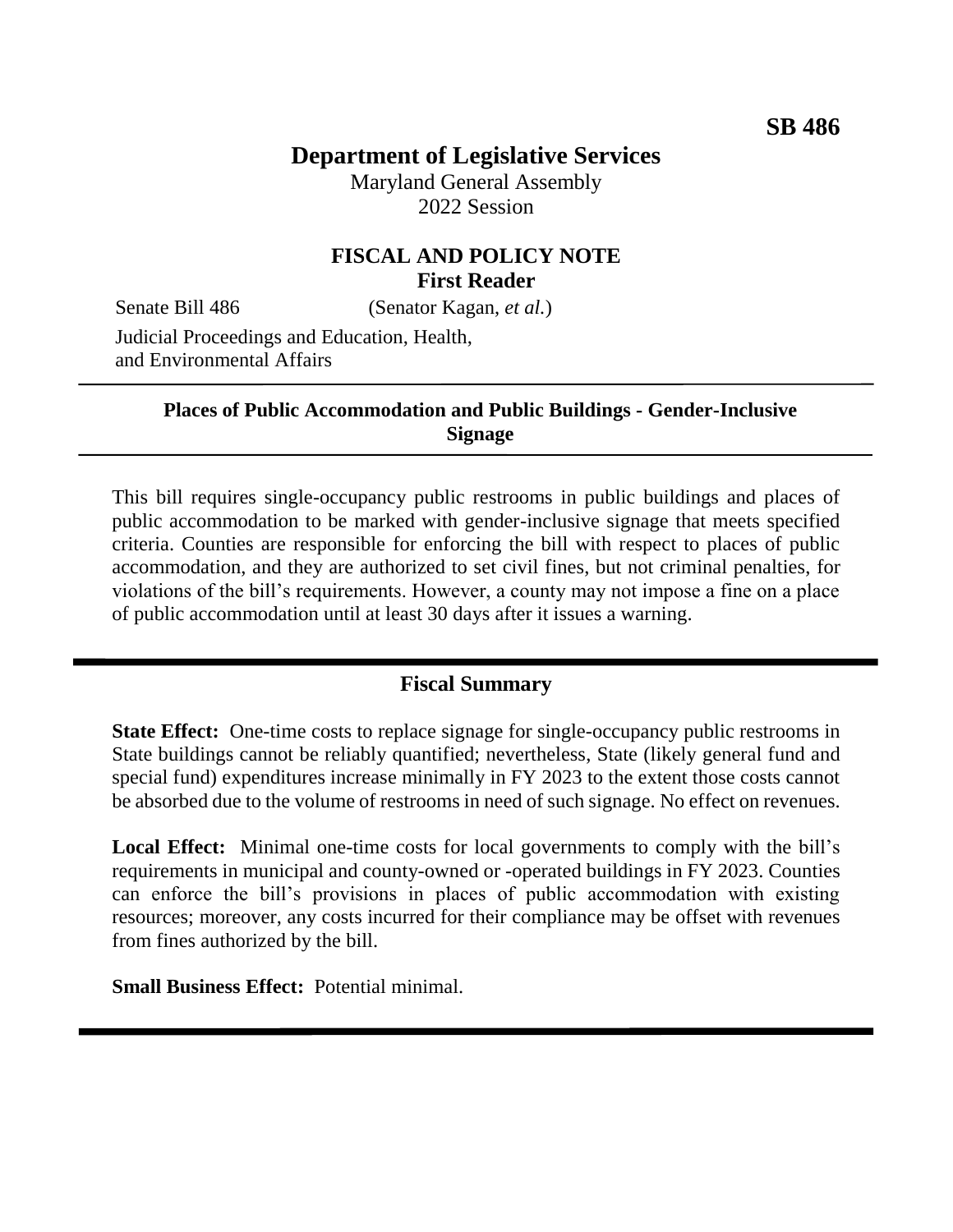## **Analysis**

**Bill Summary:** A "single-occupancy public restroom" is a sanitary facility available to the general public that is fully enclosed, can be locked by the user, and contains only one toilet.

Gender-neutral signage for a single-occupancy public restroom must (1) not indicate a specific gender; (2) contain descriptive language, such as the words "restroom," "bathroom," or toilet; and (3) contain a picture or icon (such as a toilet) that does not suggest that the bathroom is available for use only by a specific gender. Alternatively, the restroom may contain *only* a picture or an icon that does not suggest that the bathroom is available for use only by a specific gender.

A place of public accommodation that, before October 1, 2022, marked a single-occupancy public restroom with signage that identifies the restroom as gender-inclusive but does not comply with the bill's other requirements may continue to use that signage.

Civil penalties set by county governments may not exceed a warning for a first violation, \$100 for a second violation, and \$250 for each subsequent violation. Revenue collected from the fines may be used only for enforcement of the bill and any associated administrative costs. Counties may not enforce the bill in places of public accommodation until 30 days after its enactment.

**Current Law:** There are no provisions in State law addressing the signage for single-occupancy public restrooms.

A "public building" is a building, structure, or improved area that is (1) owned by the State or a political subdivision of the State or (2) constructed for lease by the State or political subdivision of the State. It does not include a school.

"Place of public accommodation" means:

- an inn, hotel, motel, or other establishment that provides lodging to transient guests;
- a restaurant, cafeteria, or other facility principally engaged in selling food or alcoholic beverages for consumption on or off the premises;
- a motion picture house, theater, concert hall, sports arena, stadium, or other place of exhibition or entertainment;
- a retail establishment that is operated by a public or private entity and offers goods, services, entertainment, recreation, or transportation; or
- a specified establishment that is within or contains within it a facility described above.